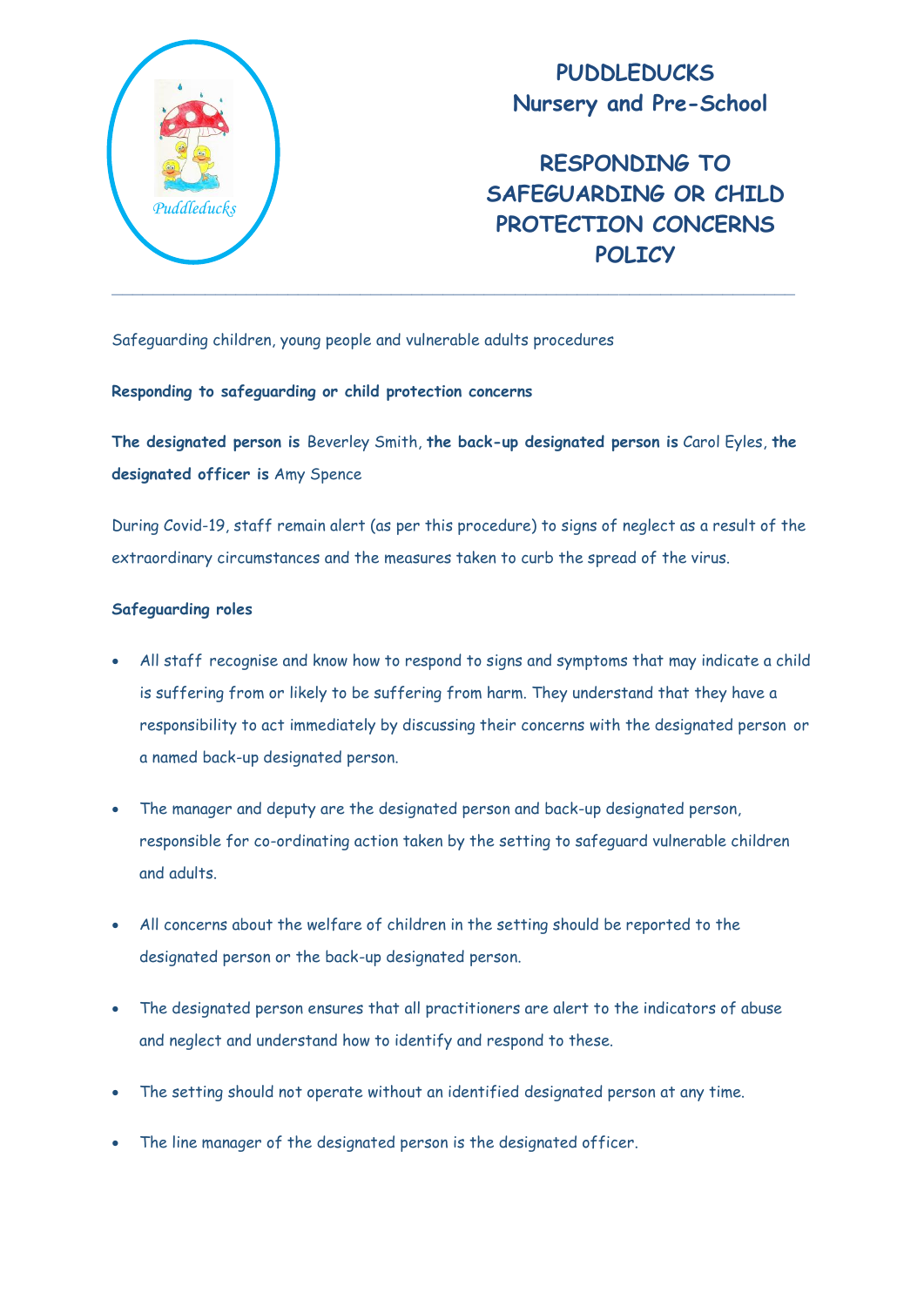- The designated person informs the designated officer about serious concerns as soon as they arise and agree the action to be taken, seeking further clarification if there are any doubts that the issue is safeguarding.
- If it is not possible to contact the designated officer, action to safeguard the child is taken first and the designated officer is informed later. If the designated officer is unavailable advice is sought from their line manager or equivalent.
- Issues which may require notifying to Ofsted are notified to the designated officer to make a decision regarding notification. The designated person must remain up to date with Ofsted reporting and notification requirements.
- If there is an incident, which may require reporting to RIDDOR the designated officer immediately seeks guidance from the owners/directors/trustees. There continues to be a requirement that the designated officer follows legislative requirements in relation to reporting to RIDDOR. This is fully addressed in section 01 Health and Safety procedures.
- All settings follow procedures of their Local Safeguarding Partners (LSP) for safeguarding and any specific safeguarding procedures such as responding to radicalisation/extremism concerns. Procedures are followed for managing allegations against staff, as well as for responding to concerns and complaints raised about quality or practice issues, whistleblowing and escalation.

#### **Responding to marks or injuries observed**

- If a member of staff observes or is informed by a parent/carer of a mark or injury to a child that happened at home or elsewhere, the member of staff makes a record of the information given to them by the parent/carer in the child's personal file, which is signed by the parent/carer.
- The member of staff advises the designated person as soon as possible if there are safeguarding concerns about the circumstance of the injury.
- If there are concerns about the circumstances or explanation given, by the parent/carer and/or child, the designated person decides the course of action to be taken after reviewing a Child welfare and protection summary and completing a Safeguarding incident reporting form.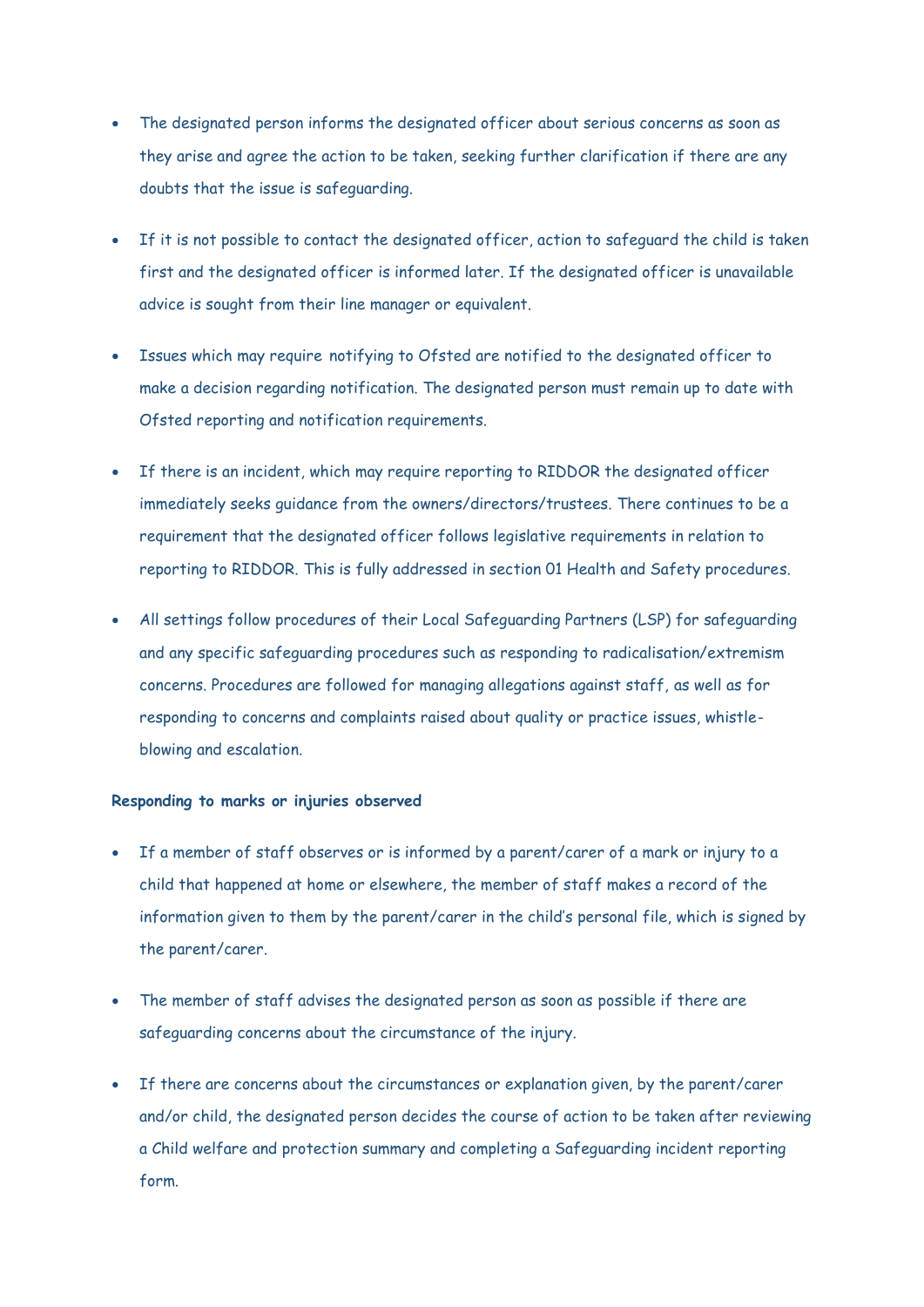- If the mark or injury is noticed later in the day and the parent is not present, this is raised with the designated person.
- If there are concerns about the nature of the injury, and it is unlikely to have occurred at the setting, the designated person decides the course of action required and a Safeguarding incident reporting form is completed as above, taking into consideration any explanation given by the child.
- If there is a likelihood that the injury is recent and occurred at the setting, this is raised with the designated person.
- If there is no cause for further concern, a record is made in the Accident Record, with a note that the circumstances of the injury are not known.
- If the injury is unlikely to have occurred at the setting, this is raised with the designated person
- The parent/carer is advised at the earliest opportunity.
- If the parent believes that the injury was caused at the setting this is still recorded in the Accident Record and an accurate record made of the discussion is made on the child's personal file.

# **Responding to the signs and symptoms of abuse**

- Concerns about the welfare of a child are discussed with the designated person without delay.
- A written record is made of the concern on a Safeguarding incident reporting form as soon as possible.
- Concerns that a child is in immediate danger or at risk of significant harm are responded to immediately and if a referral is necessary this is made on the same working day.

# **Responding to a disclosure by a child**

 When responding to a disclosure from a child, the aim is to get just enough information to take appropriate action.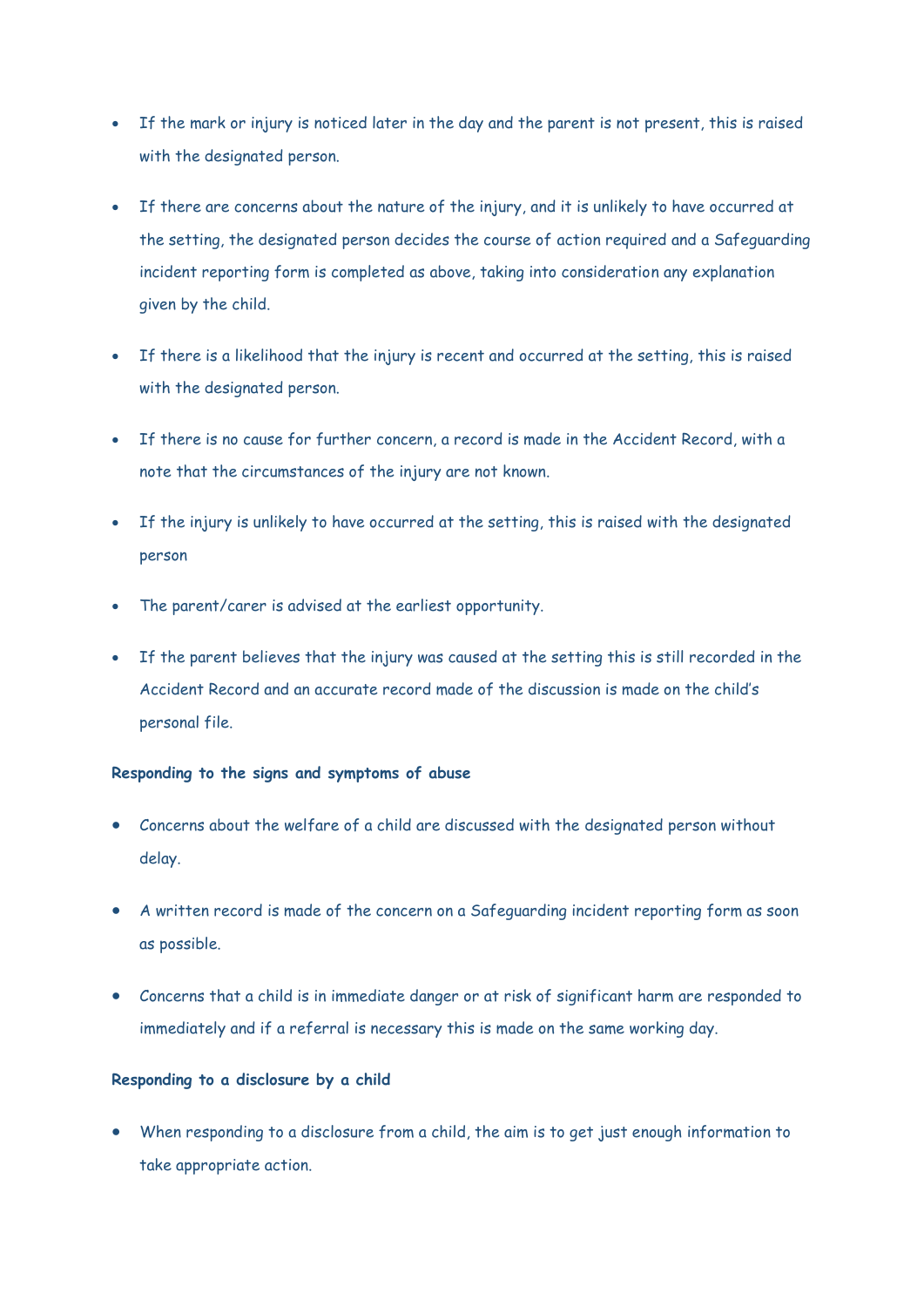- The practitioner listens carefully and calmly, allowing the child time to express what they want to say.
- Staff do not attempt to question the child but if they are not sure what the child said, or what they meant, they may prompt the child further by saying *'tell me more about that'* or *'show me again'.*
- After the initial disclosure, staff speak immediately to the designated person. They do not further question or attempt to interview a child.
- If a child shows visible signs of abuse such as bruising or injury to any part of the body and it is age appropriate to do so, the key person will ask the child how it happened.
- When recording a child's disclosure on 06.1b Safeguarding incident reporting form, their exact words are used as well as the exact words with which the member of staff responded.
- If marks or injuries are observed, these are recorded on a body diagram.

# **Decision making (all categories of abuse)**

- The designated person makes a professional judgement about referring to other agencies, including Social Care using the Local Safeguarding Partnership (LSP) threshold document:
	- Level 1: Child's needs are being met. Universal support.
	- Level 2: Universal Plus. Additional professional support is needed to meet child's needs.
	- Level 3: Universal Partnership Plus. Targeted Early Help. Coordinated response needed to address multiple or complex problems.
	- Level 4: Specialist/Statutory intervention required. Children in acute need, likely to be experiencing, or at risk of experiencing significant harm.
- Staff are alert to indicators that a family may benefit from early help services and should discuss this with the designated person, also completing 06.1b Safeguarding incident reporting form if they have not already done so.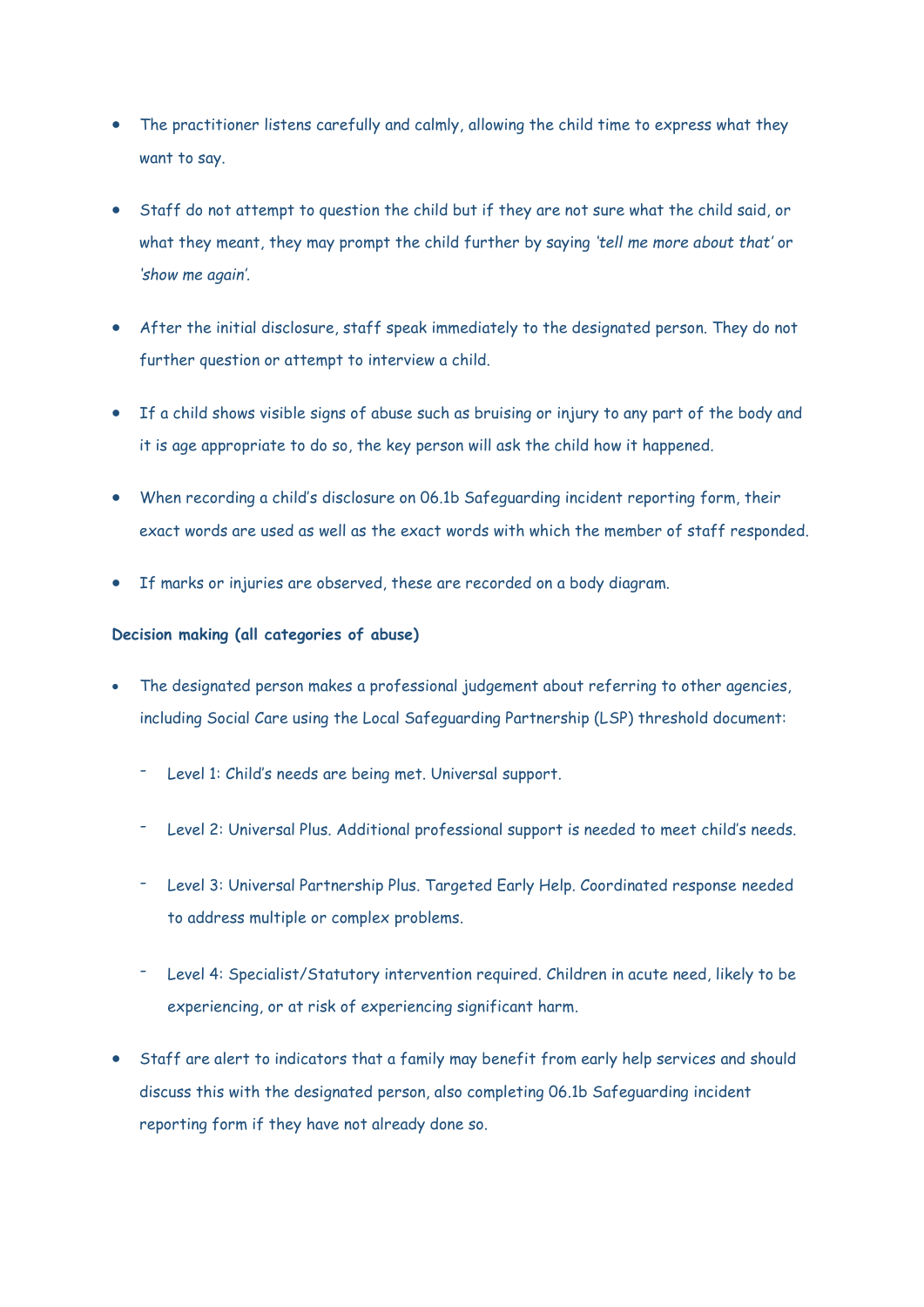# **Seeking consent from parents/carers to share information before making a referral for early help (Tier 2/3\*)**

Parents are made aware of the setting's Privacy Notice which explains the circumstances under which information about their child will be shared with other agencies. When a referral for early help is necessary, the designated person must always seek consent from the child's parents to share information with the relevant agency.

- If consent is sought and withheld and there are concerns that a child may become at risk of significant harm without early intervention, there may be sufficient grounds to over-ride a parental decision to withhold consent.
- If a parent withholds consent, this information is included on any referral that is made to the local authority. In these circumstances a parent should still be told that the referral is being made beforehand (unless to do so may place a child at risk of harm).

*\*Tier 2: Children with additional needs, who may be vulnerable and showing early signs of abuse and/or neglect; their needs are not clear, not known or not being met. Tier 3: Children with complex multiple needs, requiring specialist services in order to achieve or maintain a satisfactory level of health or development or to prevent significant impairment of their health and development and/or who are disabled.*

# **Informing parents when making a child protection referral**

In most circumstances consent will not be required to make a child protection referral, because even if consent is refused, there is still a professional duty to act upon concerns and make a referral. When a child protection referral has been made, the designated person contacts the parents (only if agreed with social care) to inform them that a referral has been made, indicating the concerns that have been raised, unless social care advises that the parent should not be contacted until such time as their investigation, or the police investigation, is concluded. Parents are not informed prior to making a referral if:

there is a possibility that a child may be put at risk of harm by discussion with a parent/carer, or if a serious offence may have been committed, as it is important that any potential police investigation is not jeopardised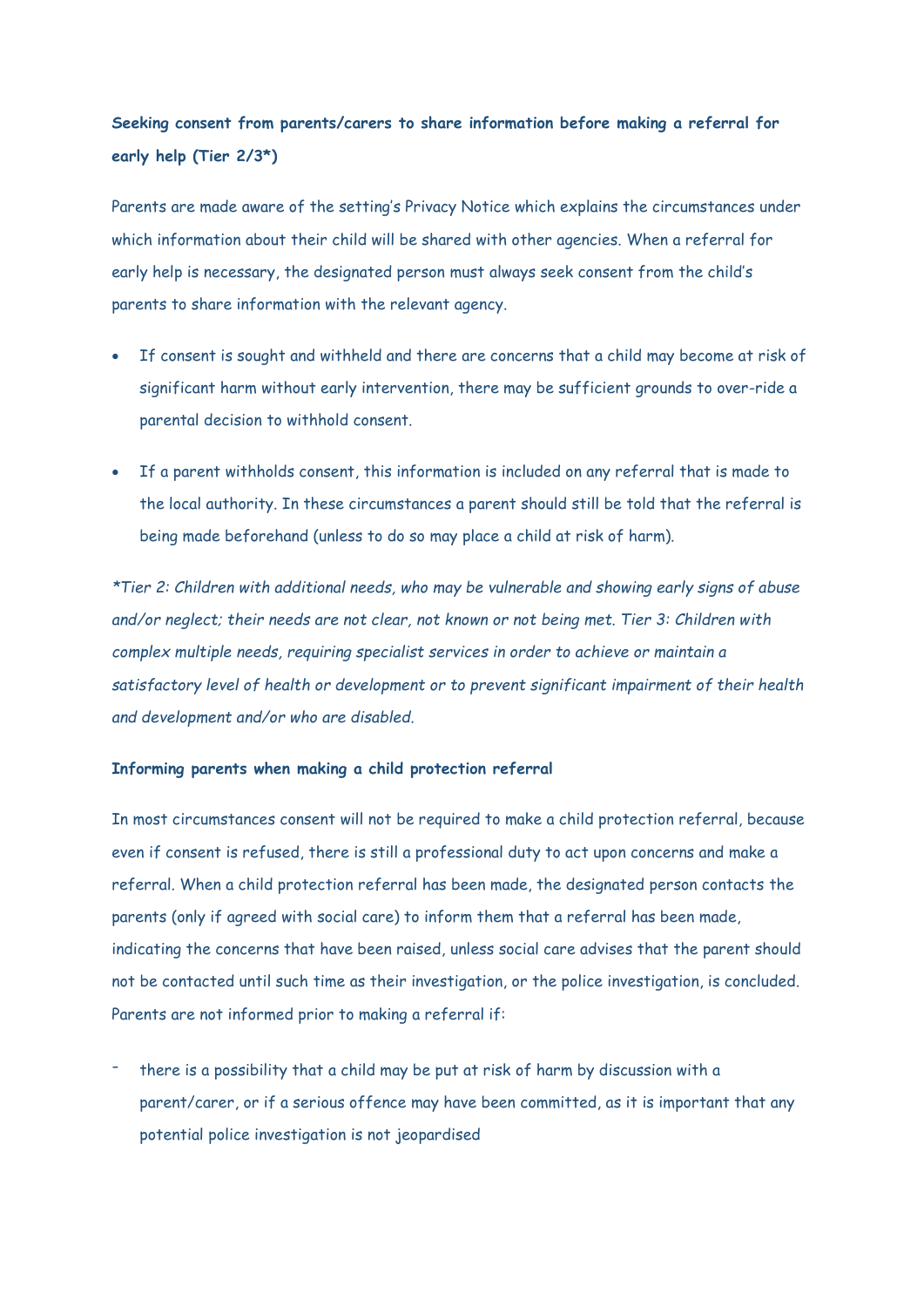- there are potential concerns about sexual abuse, fabricated illness, FGM or forced marriage
- contacting the parent puts another person at risk; situations where one parent may be at risk of harm, e.g. domestic abuse; situations where it has not been possible to contact parents to seek their consent may cause delay to the referral being made

The designated person makes a professional judgment regarding whether consent (from a parent) should be sought before making a child protection referral as described above. They record their decision about informing or not informing parents along with an explanation for this decision. Advice will be sought from the appropriate children's social work team if there is any doubt. Advice can also be sought from the designated officer.

### **Referring**

- The designated person or back-up follows their LSP procedures for making a referral.
- If the designated person or their back-up is not on site, the most senior member of staff present takes responsibility for making the referral to social care.
- If a child is believed to be in immediate danger, or an incident occurs at the end of the session and staff are concerned about the child going home that day, then the Police and/or social care are contacted immediately.
- If the child is 'safe' because they are still in the setting, and there is time to do so, the senior member of staff contacts the setting's designated officer for support.
- Arrangements for cover (as above) when the designated person and back-up designated person are not on-site are agreed in advance by the setting manager and clearly communicated to all staff.

### **Further recording**

 Information is recorded using a Safeguarding incident reporting form, and a short summary entered on a Child welfare and protection summary**.** Discussion with parents and any further discussion with social care is recorded**.** If recording a conversation with parents that is significant, regarding the incident or a related issue, parents are asked to sign and date it a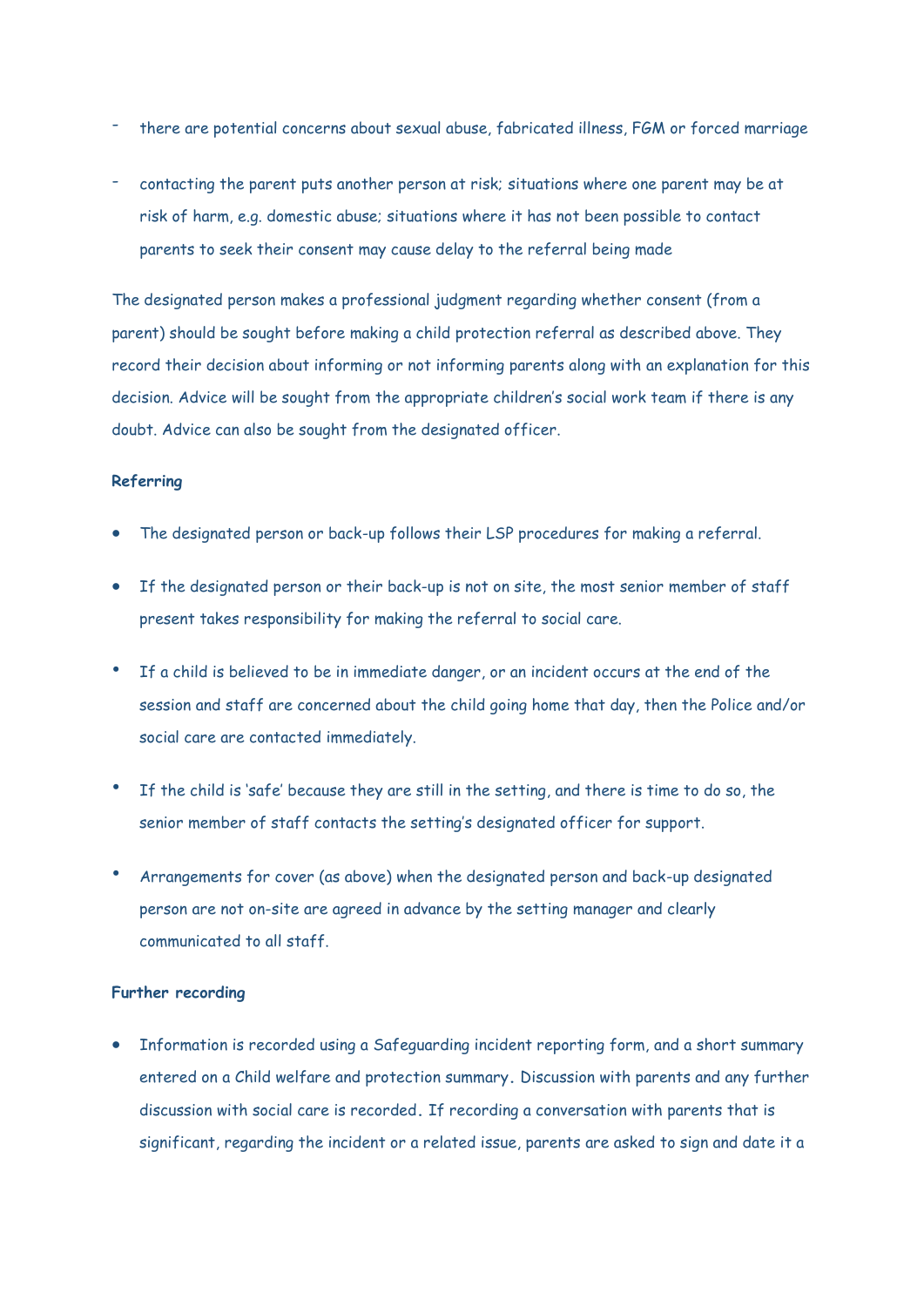record of the conversation. It should be clearly recorded what action was taken, what the outcome was and any follow-up.

- If a referral was made, copies of all documents are kept and stored securely and confidentially (including copies in the child's safeguarding file.
- Each member of staff/volunteer who has witnessed an incident or disclosure should also make a written statement on a Safeguarding incident reporting form, as above.
- The referral is recorded on a Child welfare and protection summary.
- Follow up phone calls to or from social care are recorded in the child's file; with date, time, the name of the social care worker and what was said.
- Safeguarding records are kept up to date and made available for confidential access by the designated officer to allow continuity of support during closures or holiday periods.

# **Reporting a serious child protection incident using a Confidential safeguarding incident report form**

- The designated person is responsible for reporting to the designated officer and seeking advice if required prior to making a referral as described above.
- For child protection concerns at Tier 3 and 4\*\* it will be necessary for the designated person to complete a Confidential safeguarding incident report form and send it to the designated officer.
- Further briefings are sent to the designated officer when updates are received until the issue is concluded.

\*\* Tier 3: Children with complex multiple needs, requiring specialist services in order to achieve or maintain a satisfactory level of health or development or to prevent significant impairment of their health and development and/or who are disabled. Tier 4: Children in acute need, who are suffering or are likely to suffer significant harm.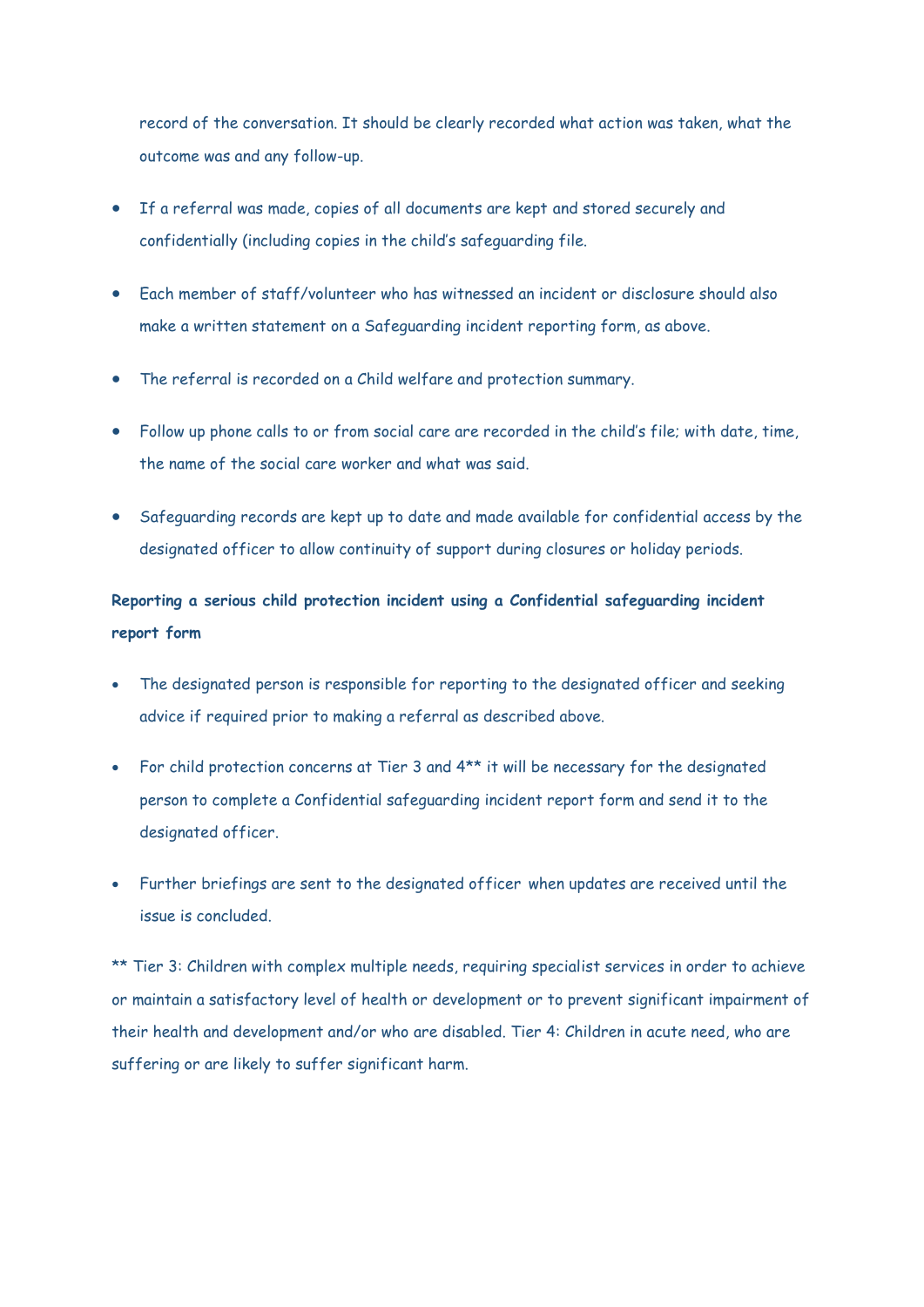# **Professional disagreement/escalation process**

- If a practitioner disagrees with a decision made by the designated person not to make a referral to social care they must initially discuss and try to resolve it with them.
- If the disagreement cannot be resolved with the designated person and the practitioner continues to feel a safeguarding referral is required then they discuss this with the designated officer.
- If issues cannot be resolved the whistle-blowing policy should be used, as set out below.
- Supervision sessions are also used to discuss concerns but this must not delay making safeguarding referrals.

#### **Whistleblowing**

The whistle blowing procedure must be followed in the first instance if:

- a criminal offence has been committed, is being committed or is likely to be committed
- a person has failed, is failing or is likely to fail to comply with any legal obligation to which he or she is subject. This includes non-compliance with policies and procedures, breaches of EYFS and/or registration requirements
- a miscarriage of justice has occurred, is occurring or is likely to occur
- the health and safety of any individual has been, is being or is likely to be endangered
- the working environment has been, is being or is likely to be damaged;
- that information tending to show any matter falling within any one of the preceding clauses has been, is being or is likely to be deliberately concealed

There are 3 stages to raising concerns as follows:

1. If staff wish to raise or discuss any issues which might fall into the above categories, they should normally raise this issue with their manager/Designated Person.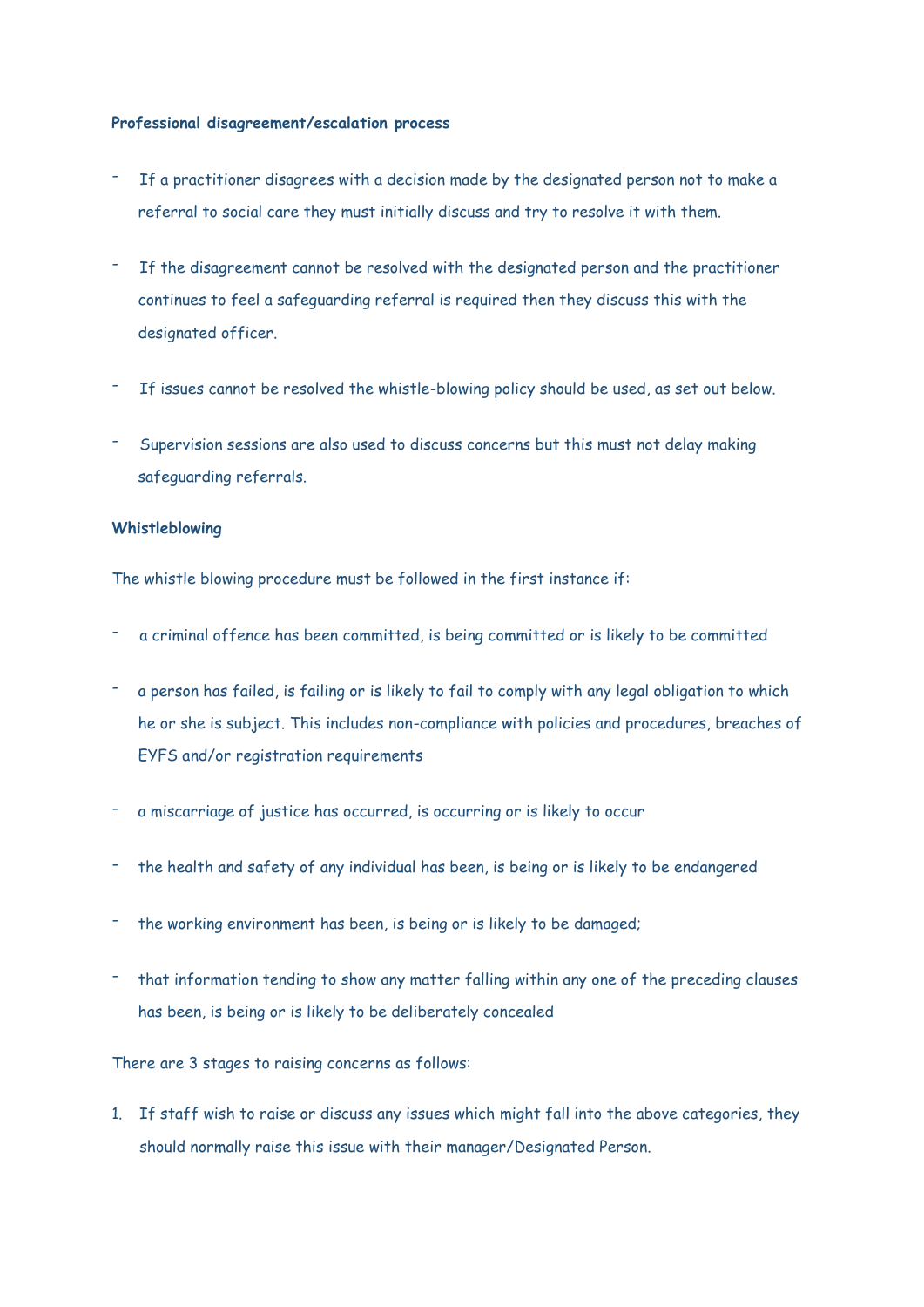- 2. Staff who are unable to raise the issue with their manager/Designated Person should raise the issue with their line manager's manager/Designated Officer.
- 3. If staff are still concerned after the investigation, or the matter is so serious that they cannot discuss it with their line manager, they should raise the matter with:

Setting manager – Beverley Smith, [manager@puddleducks-pewsey.com](mailto:manager@puddleducks-pewsey.com)  Non-Executive Director – Cheryl Maskell, care of Puddleducks Nursery & Pre-School

Ultimately, if an issue cannot be resolved and the member of staff believes a child remains at risk because the setting or the local authority have not responded appropriately, the NSPCC have introduced a whistle-blowing helpline 0800 028 0285 for professionals who believe that:

- their own or another employer will cover up the concern
- they will be treated unfairly by their own employer for complaining
- if they have already told their own employer and they have not responded

### **Female genital mutilation (FGM)**

Practitioners should be alert to symptoms that would indicate that FGM has occurred, or may be about to occur, and take appropriate safeguarding action. Designated persons should contact the police immediately as well as refer to children's services local authority social work if they believe that FGM may be about to occur.

It is illegal to undertake FGM or to assist anyone to enable them to practice FGM under the Female Genital Mutilation Act 2003, it is an offence for a UK national or permanent UK resident to perform FGM in the UK or overseas. The practice is medically unnecessary and poses serious health risks to girls. FGM is mostly carried out on girls between the ages of 0-15, statistics indicate that in half of countries who practise FGM girls were cut before the age of 5. LSCB guidance must be followed in relation to FGM, and the designated person is informed regarding specific risks relating to the culture and ethnicity of children who may be attending their setting and shares this knowledge with staff.

Symptoms of FGM in very young girls may include difficulty walking, sitting or standing; painful urination and/or urinary tract infection; urinary retention; evidence of surgery; changes to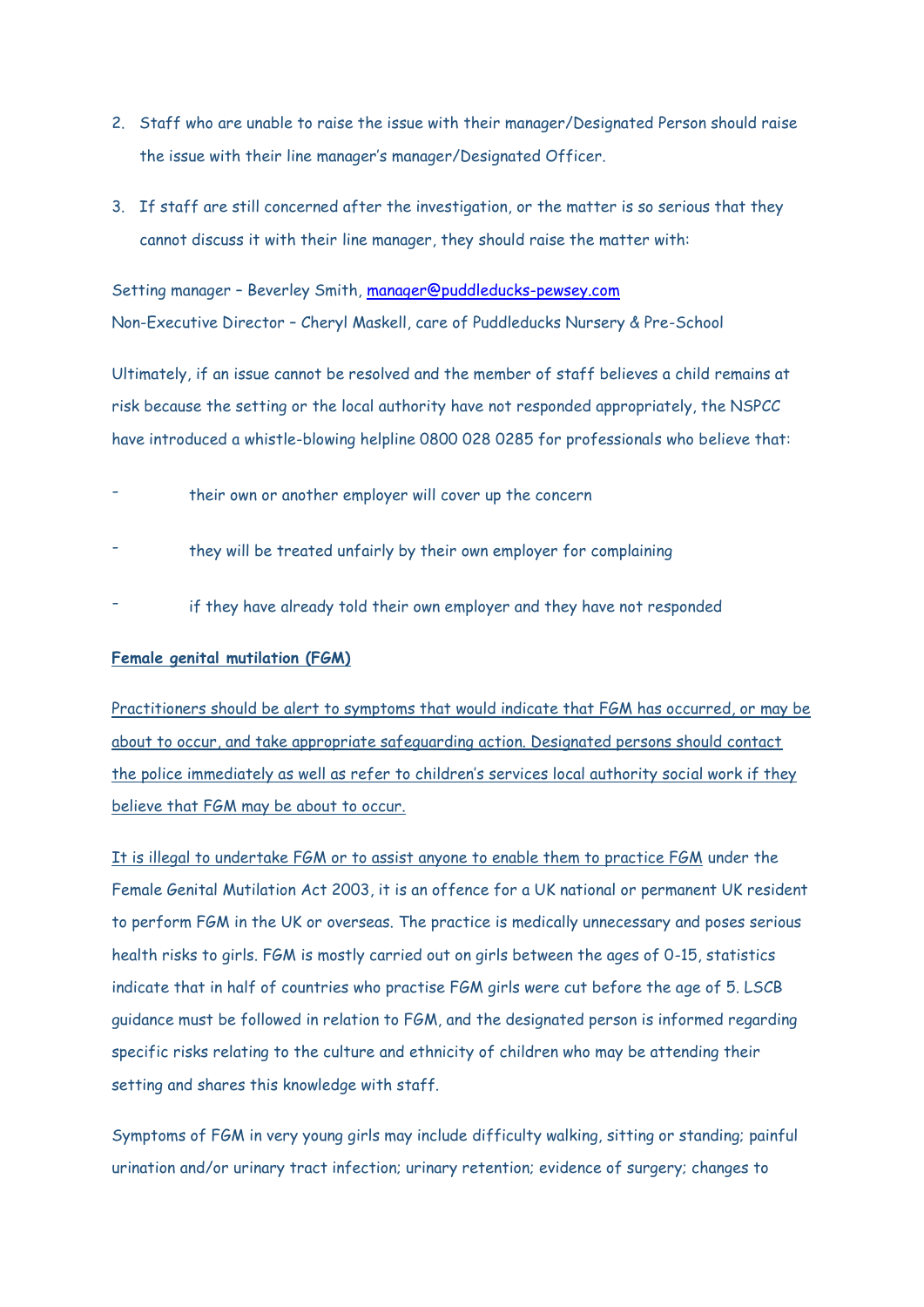nappy changing or toileting routines; injury to adjacent tissues; spends longer than normal in the bathroom or toilet; unusual and /or changed behaviour after an absence from the setting (including increased anxiety around adults or unwillingness to talk about home experiences or family holidays); parents are reluctant to allow child to undergo normal medical examinations; if an older sibling has undergone the procedure a younger sibling may be at risk; discussion about plans for an extended family holiday

# **Further guidance**

NSPCC 24-hour FGM helpline: 0800 028 3550 or email [fgmhelp@nspcc.org.uk](mailto:fgmhelp@nspcc.org.uk)

Government help and advice: [www.gov.uk/female-genital-mutilation](http://www.gov.uk/female-genital-mutilation)

### **Children and young people vulnerable to extremism or radicalisation**

Early years settings, schools and local authorities have a duty to identify and respond appropriately to concerns of any child or adult at risk of being drawn into terrorism. LSP's have procedures which cover how professionals should respond to concerns that children or young people may be at risk of being influenced by or being made vulnerable by the risks of extremism.

There are potential safeguarding implications for children and young people who have close or extended family or friendship networks linked to involvement in extremism or terrorism.

- The designated person is required to familiarise themselves with LSP procedures, as well as online guidance including:
- Channel Duty guidance: Protecting people vulnerable to being drawn into terrorism [www.gov.uk/government/publications/channel-and-prevent-multi-agency-panel-pmap](http://www.gov.uk/government/publications/channel-and-prevent-multi-agency-panel-pmap-guidance)[guidance](http://www.gov.uk/government/publications/channel-and-prevent-multi-agency-panel-pmap-guidance)
- Prevent Strategy (HMG 2011) [www.gov.uk/government/publications/prevent-strategy-2011](http://www.gov.uk/government/publications/prevent-strategy-2011)
- The prevent duty: for schools and childcare providers [www.gov.uk/government/publications/protecting-children-from-radicalisation-the-prevent](http://www.gov.uk/government/publications/protecting-children-from-radicalisation-the-prevent-duty)[duty](http://www.gov.uk/government/publications/protecting-children-from-radicalisation-the-prevent-duty)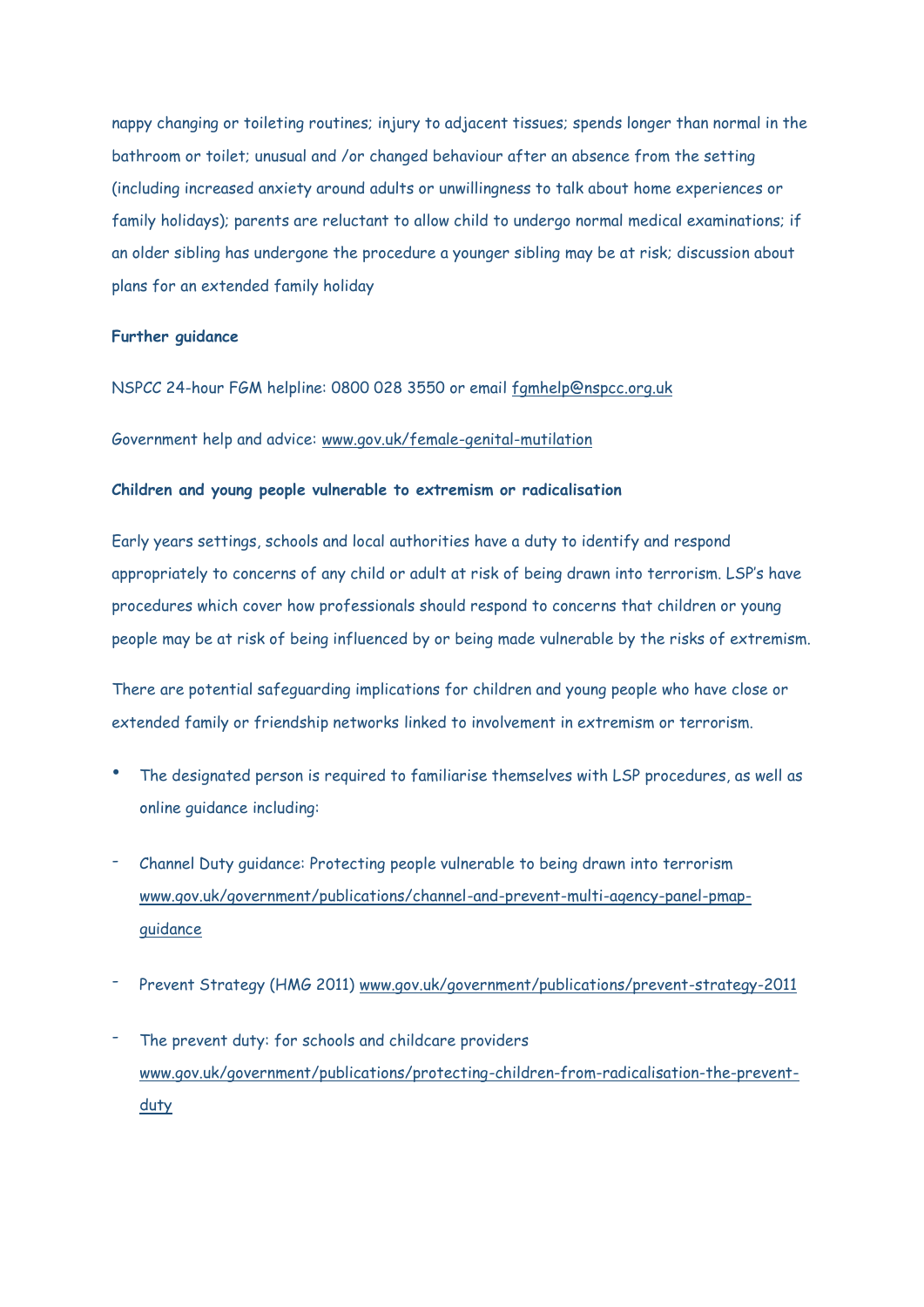- The designated person should follow LSP guidance in relation to how to respond to concerns regarding extremism and ensure that staff know how to identify and raise any concerns in relation to this with them.
- The designated person must know how to refer concerns about risks of extremism/radicalisation to their LSP safeguarding team or the Channel panel, as appropriate.
- The designated person should also ensure that they and all other staff working with children and young people understand how to recognise that someone may be at risk of violent extremism.
- The designated person also ensures that all staff complete *The Prevent Duty in an Early Years Environment* and *Understanding Children's Rights* and *Equality and Inclusion in Early Years Settings* online EduCare courses*.*
- If available in the area, the designated person should complete WRAP (or equivalent) training and support staff to access the training as offered by local authorities. WRAP training covers local arrangements for dealing with concerns that a child may be at risk of extremism and/or radicalisation.
- The designated person should understand the perceived terrorism risks in relation to the area that they deliver services in.

# **Parental consent for radicalisation referrals**

LSP procedures are followed in relation to whether parental consent is necessary prior to making a referral about a concern that a child or adult may be at risk of being drawn into terrorism. It is good practice to seek the consent of the person, or for very young children, the consent of their parent/carer prior to making a referral, but it is not a requirement to seek consent before referring a concern regarding possible involvement in extremism or terrorism if it may put a child at risk, or if an offence may have been or may be committed. Advice should be sought from line managers and local agencies responsible for safeguarding, as to whether or not consent should be sought on a case-by-case basis. Designated persons should be mindful that discussion regarding potential referral due to concerns may be upsetting for the subject of the referral and their family. Initial advice regarding whether an incident meets a threshold for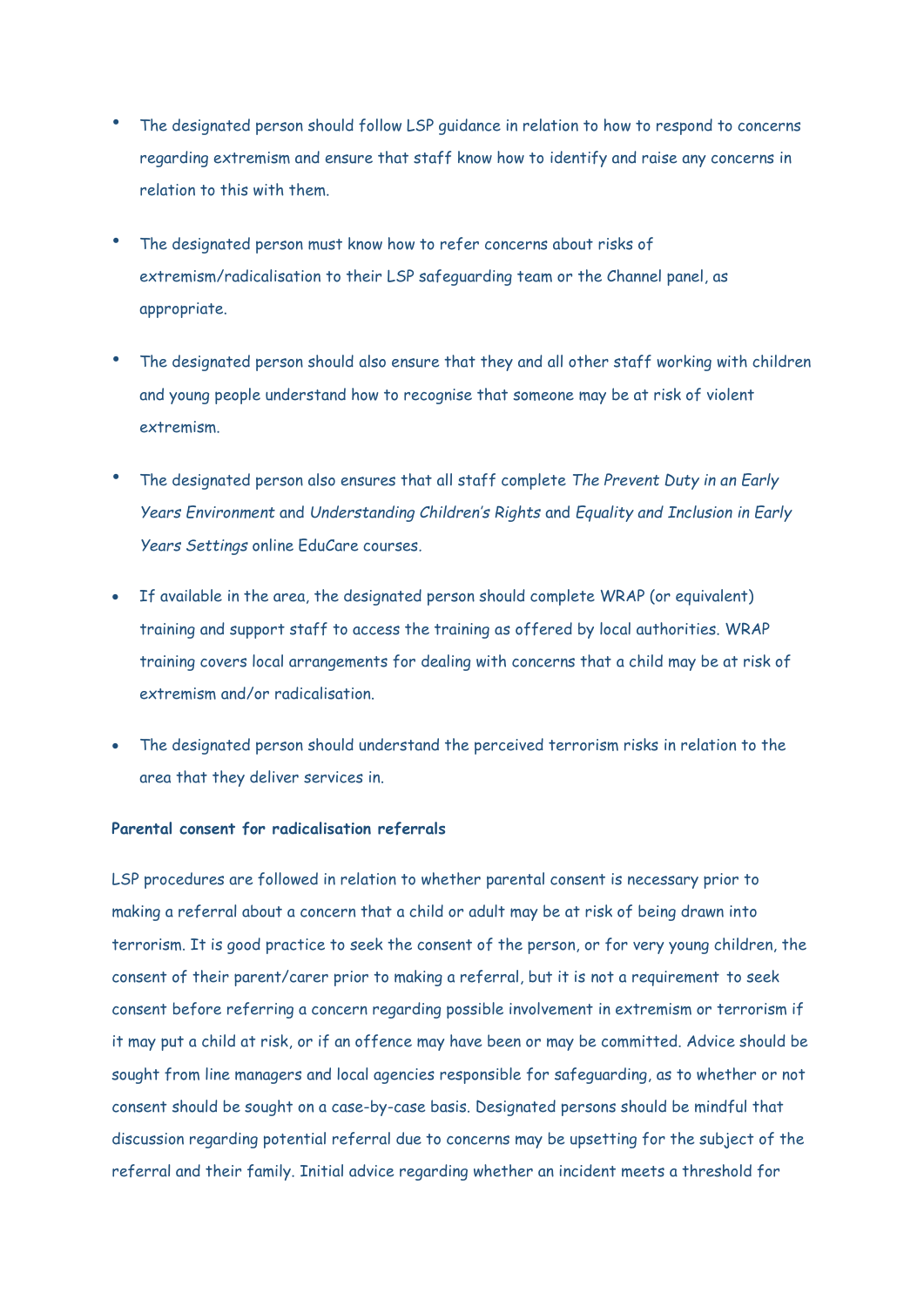referral can be sought from the relevant local agency without specific details such as names of the family being given in certain circumstances.

Consent is required prior to any individual engaging with a Channel intervention. Consent is usually sought by Channel partners, but LSP procedures should be followed regarding this.

If there is a concern that a person is already involved in terrorist activity this must be reported to the Anti-Terrorist Hot Line 0800 789 321-Text/phone 0800 0324 539. Police can be contacted on 101.

### **Concerns about children affected by gang activity/serious youth violence**

Practitioners should be aware that children can be put at risk by gang activity, both through participation in and as victims of gang violence. Whilst very young children will be very unlikely to become involved in gang activity they may potentially be put at risk by the involvement of others in their household in gangs, such as an adult sibling or a parent/carer. Designated persons should be familiar with their LSP guidance and procedures in relation to safeguarding children affected by gang activity and ensure this is followed where relevant.

### **Forced marriage/Honour based violence**

Forced marriage is a marriage in which one or both spouses do not consent to the marriage but are forced into it. Duress can include physical, psychological, financial, sexual and emotional pressure. In the cases of some vulnerable adults who lack the capacity to consent coercion is not required for a marriage to be forced. A forced marriage is distinct from an arranged marriage. An arranged marriage may have family involvement in arranging the marriages, but crucially the choice of whether to accept the arrangement remains with the prospective spouses.

Forced marriage became criminalised in 2014. There are also civil powers for example a Forced Marriage Protection Order to protect both children and adults at risk of forced marriage and offers protection for those who have already been forced into marriage.

Risks in relation to forced marriage are high and it is important that practitioners ensure that anyone at risk of forced marriage is not put in further danger. If someone is believed to be at risk it is helpful to get as much practical information as possible, bearing in mind the need for absolute discretion, information that can be helpful will include things likes, names, addresses,